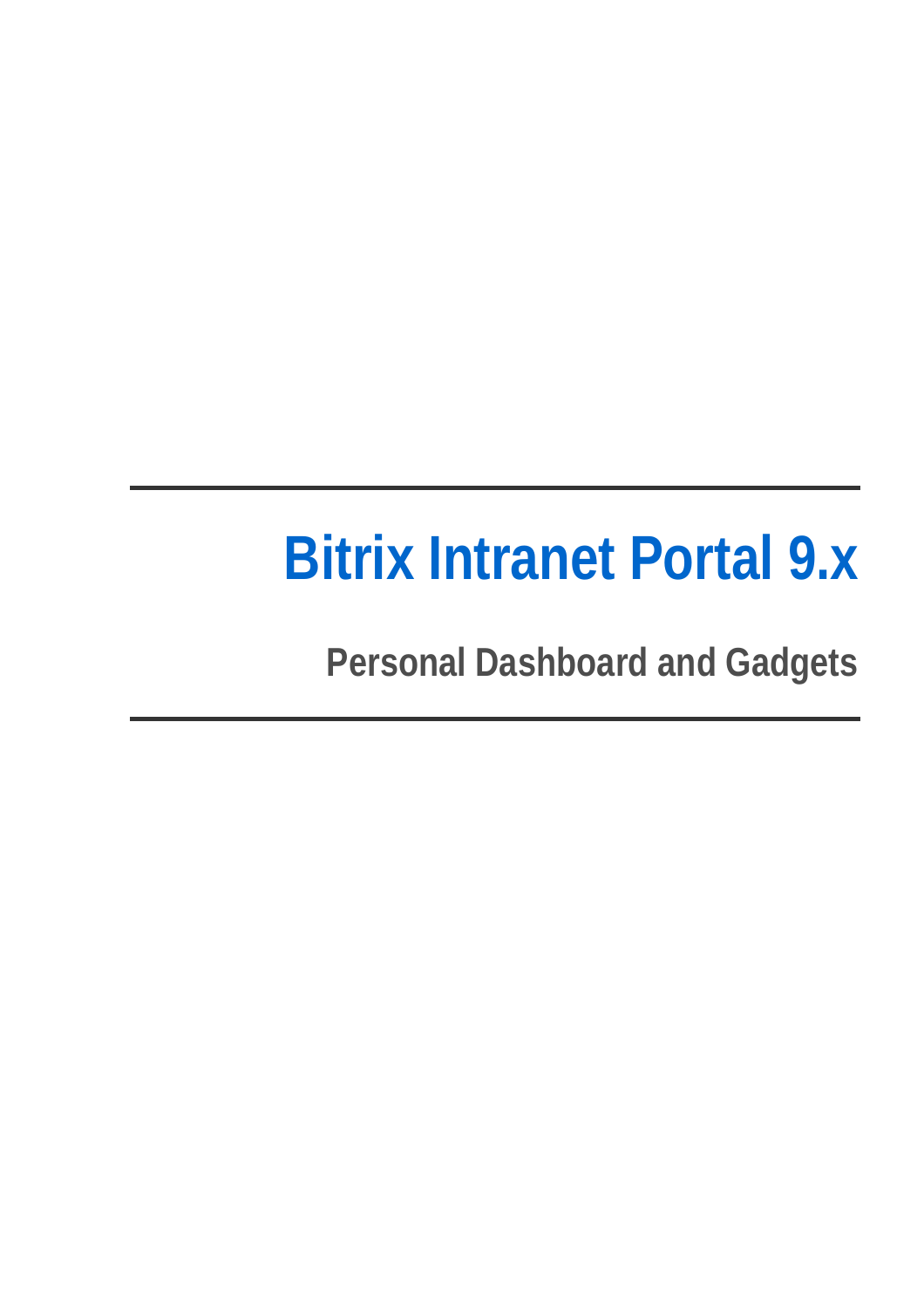Bitrix Intranet Portal 8.0 introduced a new feature allowing to configure and enhance a user's dashboard using gadgets. The dashboard can contain not only the standard blocks (e.g. workgroups, events, company news etc.) but also RSS feeds, weather forecasts, road traffic information or any other services. Developers can create custom blocks to render data obtained from the ERP and CRM systems.

This guide discusses on the dashboard public interface and the **Personal Dashboard** component **(bitrix:desktop)**. The detailed information on creating custom gadgets is also provided.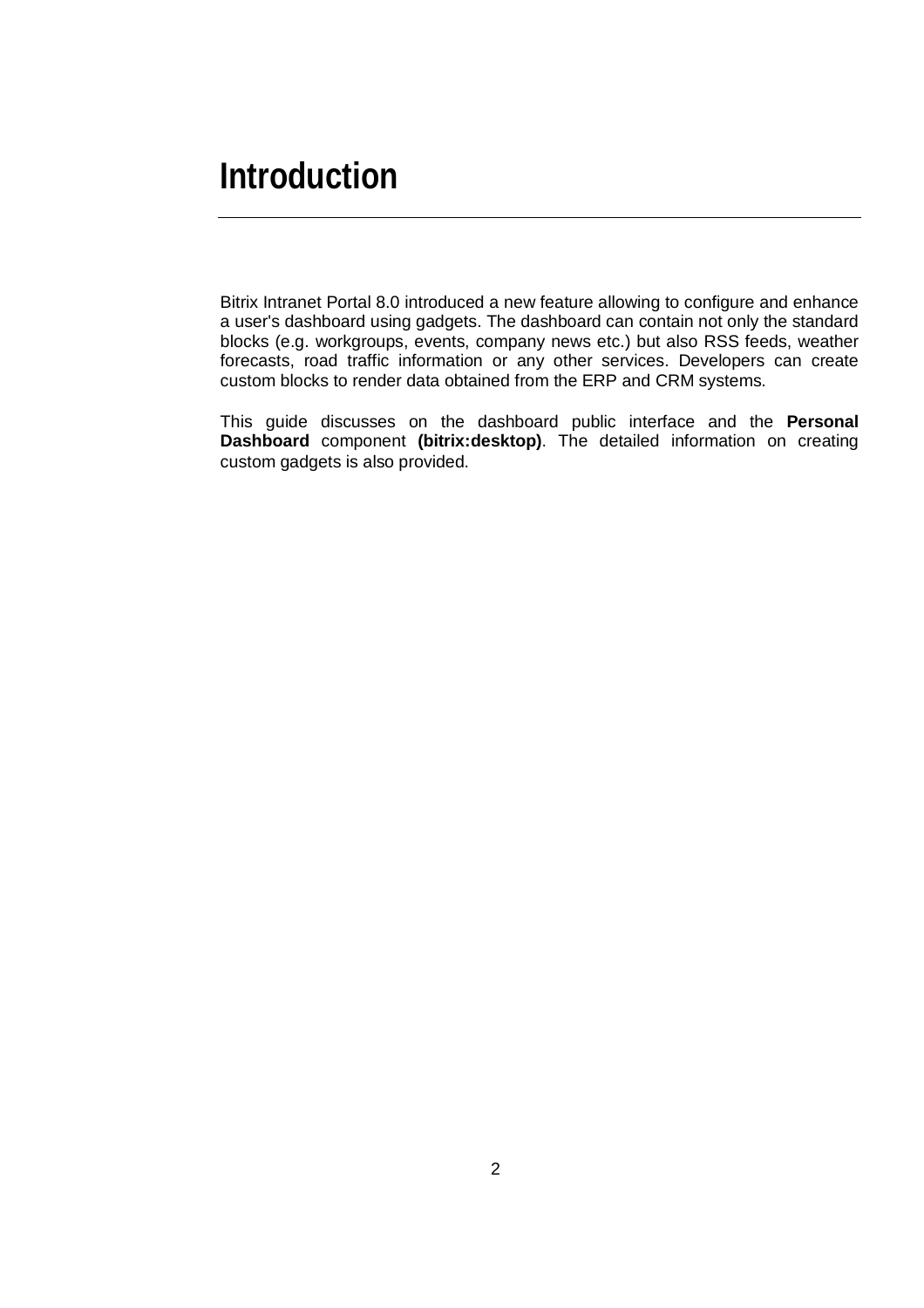# **Chapter 1. The Personal Dashboard**

### **The Component and the Parameters**

A personal dashboard is created using the **Personal Dashboard** component **(bitrix:desktop)** (Fig. 1.1).



*Fig. 1.1 Adding the Personal Dashboard component* 

Having dropped the component on the page, specify the component ID (Fig. 1.1). The main purpose of the identifier is allow the gadgets on different pages to have individual settings, or merge the settings of different dashboards.

Also, you can specify the dashboard columns and the column size (Fig. 1.2). The **Allow all authorized users to manage their own Personal Dashboard** parameter exists to restrict the dashboard configuration functions to only users who have write permission to this file.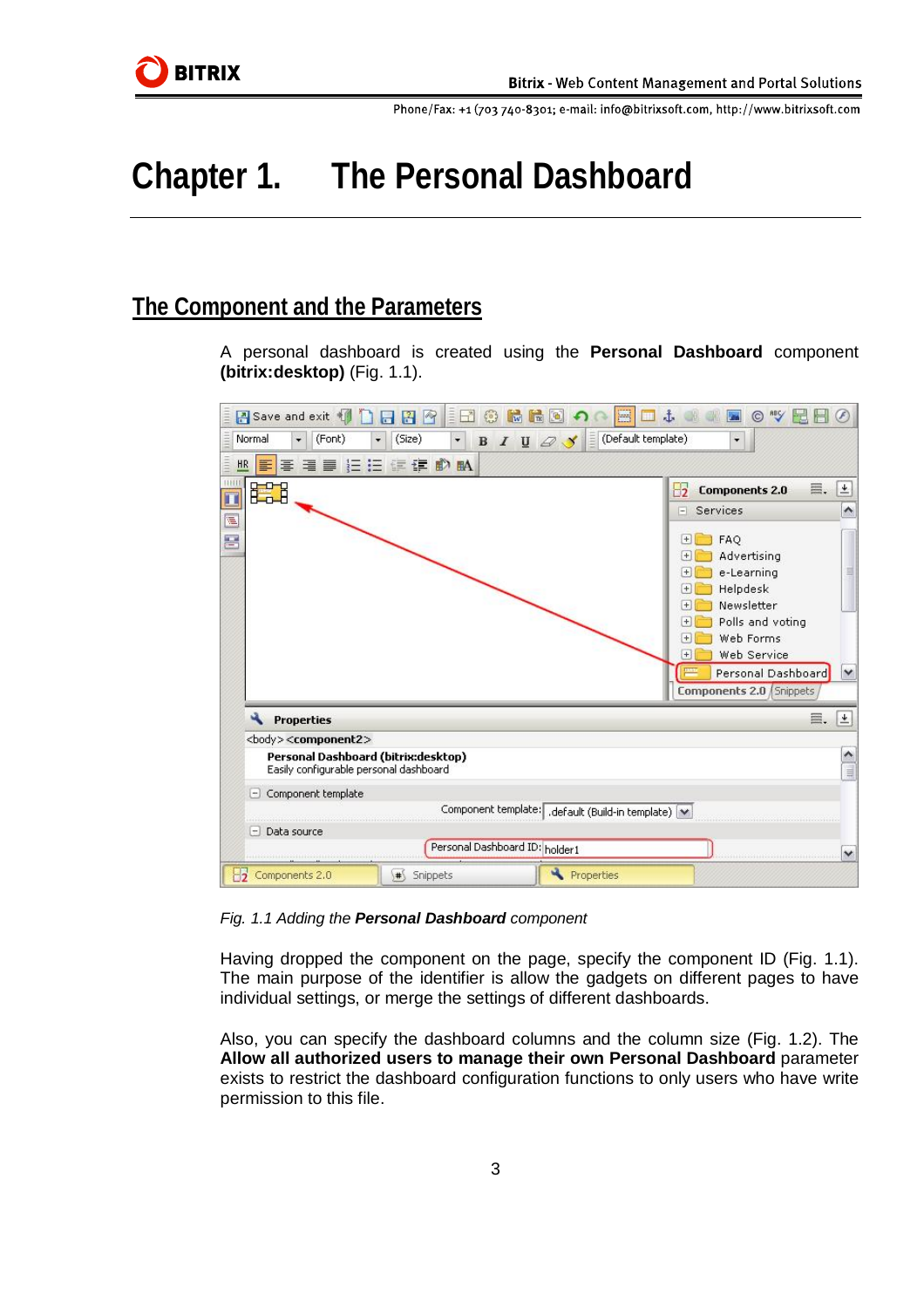

| Allow all authorized users to manage their own Personal [7]<br>Dashboard: [7] |  |
|-------------------------------------------------------------------------------|--|
| Number of columns: $\frac{1}{3}$                                              |  |
| Column width (px or %) #1: $33\%$                                             |  |
| Column width (px or %) #2: $ 33\% $                                           |  |
| Column width (px or %) #3: 33%                                                |  |

#### *Fig. 1.2 The component parameters*

The **Available gadgets** box contains gadgets of which the selected ones will be available on the dashboard (Fig. 1.3).



*Fig. 1.3 Available gadgets* 

For each of the selected gadgets, the settings panes are shown below the gadgets box. The gadget settings are divided into two groups: parameters available to the site administrator and the parameters available to users (Fig. 1.4).

| Gadget settings "Recent Forum Posts"<br>$\vert - \vert$                     |                                                                                                                                                                             |
|-----------------------------------------------------------------------------|-----------------------------------------------------------------------------------------------------------------------------------------------------------------------------|
|                                                                             | Forum ID: Comments for Files [Hidden forums]<br>Comments for Sales and Marketing Files library [Hidden forums]<br>Comments for Top Management Files library [Hidden forums] |
|                                                                             | Sort by field:   Last message   =                                                                                                                                           |
|                                                                             | Sorting order:   descending                                                                                                                                                 |
|                                                                             | Message view page: //community/forum/messages/forun                                                                                                                         |
| Cache type: Auto                                                            |                                                                                                                                                                             |
| Cache time (sec.): $ 180\rangle$                                            |                                                                                                                                                                             |
| Default user settings for the gadget "Recent Forum Posts"<br>$\overline{ }$ |                                                                                                                                                                             |
| Number of topics per page: $\vert_{6}$                                      |                                                                                                                                                                             |
|                                                                             | Date and Time format: 22,02,2007 07:30:45                                                                                                                                   |

#### *Fig. 1.4 The gadget settings*

For example, an administrator can select forums and set the cache lifetime for the **Recent Forum Posts** gadget. The **Number of topics per page** and the **Date and Time format** can be preset for all new users (Fig. 1.4); a user can change these parameters later.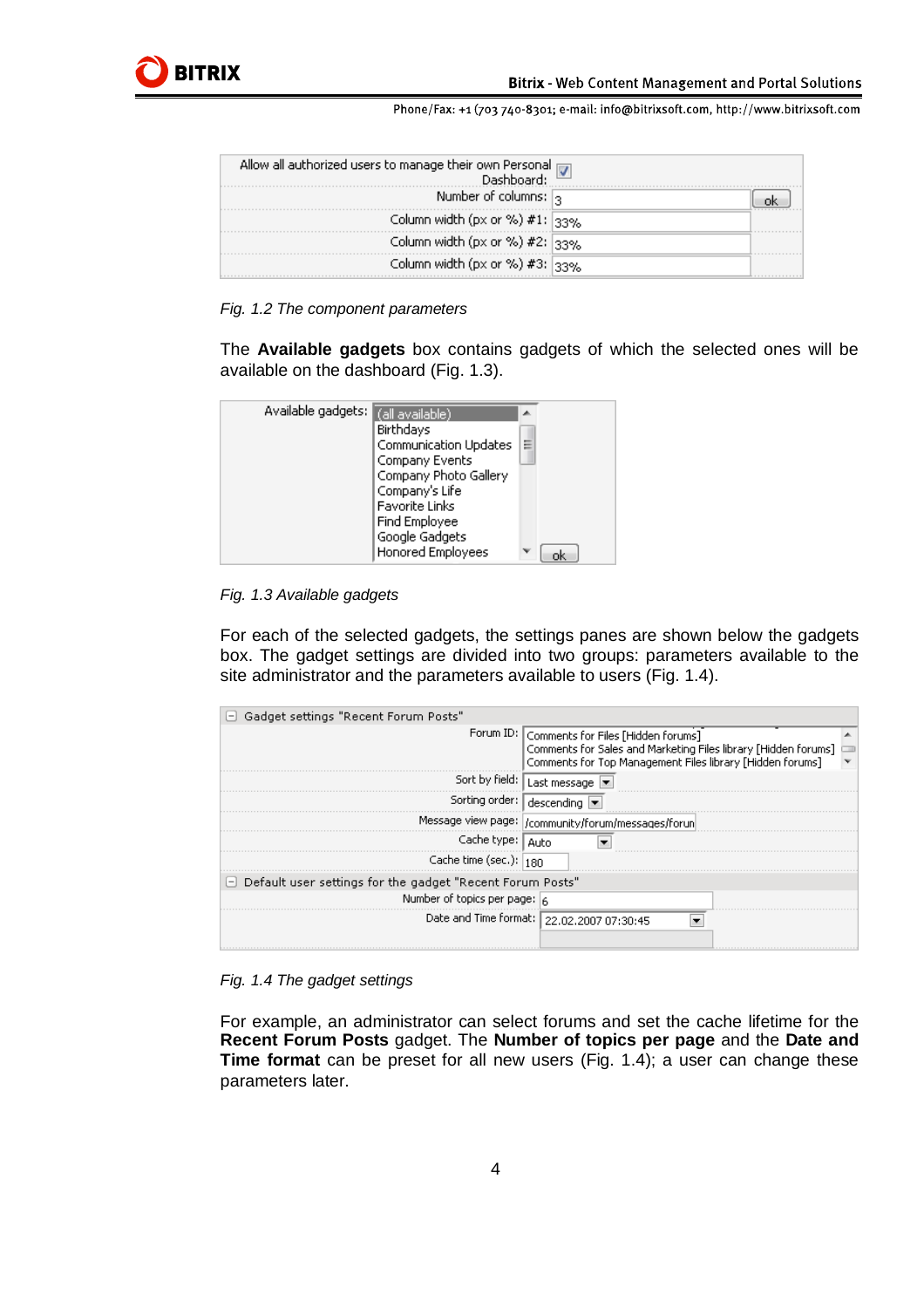

# **The Page Layout**

A user personal dashboard is comprised of gadgets – the dockable blocks (not to be confused with the **Information blocks** module) showing any information. The gadgets usually provide options to configure (Fig. 1.5).

| <b>Intranet Portal</b><br>My Company    |                                                                                              |                 |                                                                                               | Hello, Jason Bom<br>My portal My messages Personal page My profile<br>Logaut                                           |  |
|-----------------------------------------|----------------------------------------------------------------------------------------------|-----------------|-----------------------------------------------------------------------------------------------|------------------------------------------------------------------------------------------------------------------------|--|
| Company<br>Home<br><b>Documents</b>     | Communication<br><b>Services</b><br><b>Workgroups</b>                                        | About           |                                                                                               | ÷                                                                                                                      |  |
| Welcome To Intranet Portal              |                                                                                              | Search<br>P.    |                                                                                               |                                                                                                                        |  |
| Add                                     |                                                                                              |                 | <b>X</b> Reset ourrent settings                                                               | Save as default settings                                                                                               |  |
| $-1x$<br>Find Employee                  | <b>My Tasks</b>                                                                              | $ w  =  X $     | Workaroups                                                                                    | $ w  =  X $                                                                                                            |  |
| Full Names<br>Department:               | due date is not assigned<br>Check global settings<br>Priority: Normal<br>Status: Not started |                 |                                                                                               | 09/14/2009 13:04 Aft<br>"New Corporate Identity"<br>project                                                            |  |
| no<br>×<br><b>Search</b>                | due date is not assigned.<br><b>Check for System Updates</b><br>Priority: Normal             |                 | Development and application of<br>the new corporate identity<br>Mambara: 1<br>Topic: Projects |                                                                                                                        |  |
| extended search -                       | Statist: Not started<br>tasks i I new task »                                                 |                 |                                                                                               | 09/14/2009 13:04:46<br>Corporate Christmas Party<br>Discuss here all matters related<br>to Christmas gelebration       |  |
| $ x  =  x $<br>Birthdays                | My Calendar                                                                                  | $\bullet$ =   K |                                                                                               | Members: 1<br>Topic: Corporate Holidays                                                                                |  |
| 14 september<br>Bigg Alsa<br>Accountant | 10/24/2009<br>品<br>Visit swimming pap<br>10/17/2009<br>19<br>Visit swimming popl             |                 |                                                                                               | 09/14/2009 13:04:46<br>New company web site<br>development<br>Company web site development<br>workanoup.<br>Mamhare: 1 |  |

*Fig. 1.5 The user personal dashboard* 

Only authorized users can configured gadgets; the gadget settings and location are saved in the user dashboard parameters.

You can add many copies of the same gadget to the dashboard, each of which having individual settings (Fig. 1.6).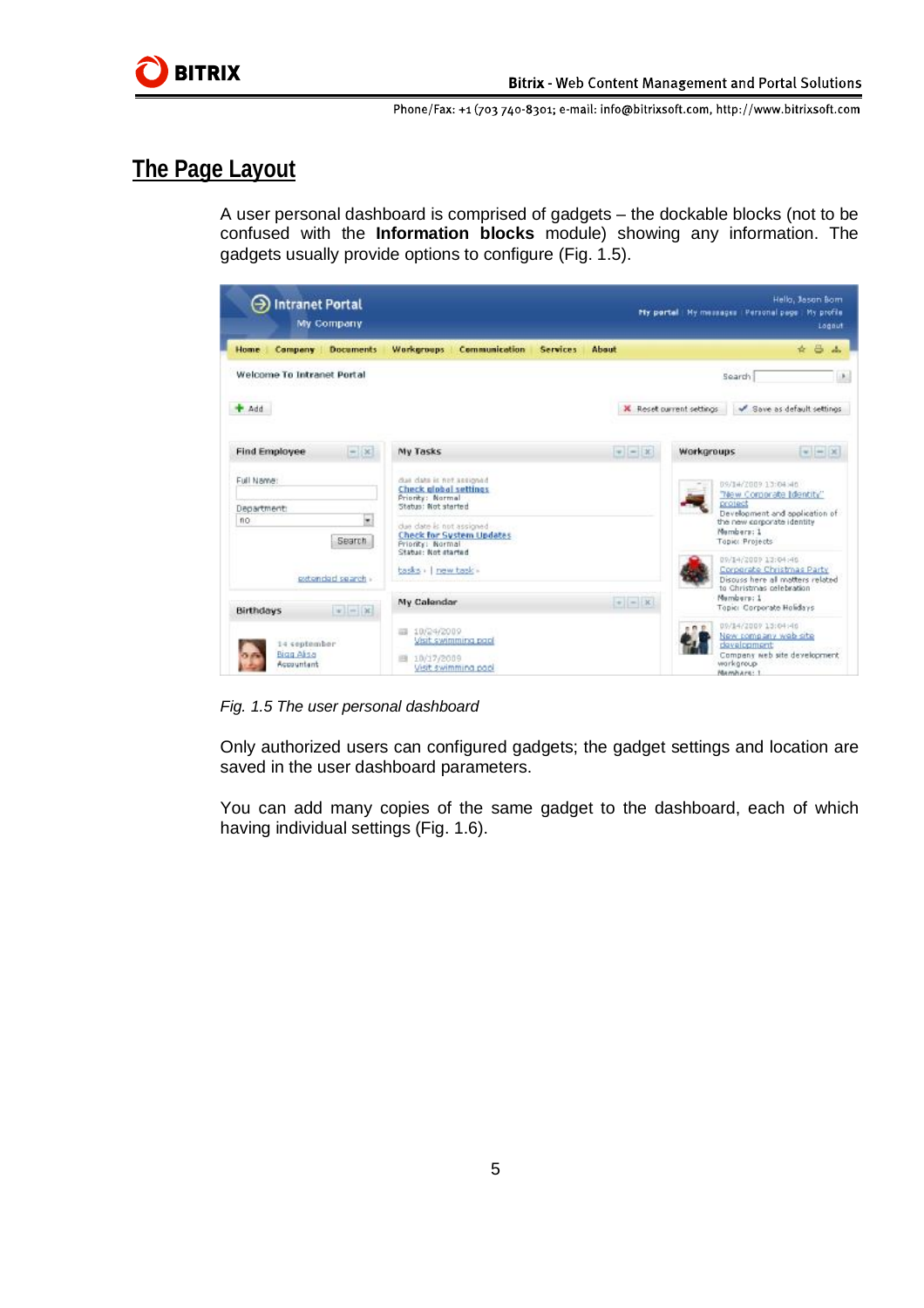

| <b>Welcome To Intranet Portal</b>                                   |                                                                                                                                                                                                                          |                              |
|---------------------------------------------------------------------|--------------------------------------------------------------------------------------------------------------------------------------------------------------------------------------------------------------------------|------------------------------|
| $+$ Add                                                             |                                                                                                                                                                                                                          | X Reset c                    |
| <b>Find Employee</b><br>$\vert x \vert$<br>$\overline{\phantom{m}}$ | <b>RSS Feed</b>                                                                                                                                                                                                          | $=$ $ \times$                |
| Full Name:<br>Department:<br>$\checkmark$<br>no<br>Search           | DNBFORCES - DNB FOR LIFE<br>» Nerm-Electro East-SAT-07-12-2009-PTC<br>» Logistics-Crash Bang Wallop-NHS156CD-WEB-2009-UKDNB<br>» D-Bridge Vs Commix Vs Calibre-<br>Providence Vs Hot Calibre-(EXITVS002)-WEB-2005-KOUALA |                              |
| extended search >                                                   | <b>RSS Feed</b>                                                                                                                                                                                                          | $=$ $\vert - \vert$ $\times$ |
| <b>Birthdays</b><br>$\infty$<br>$\vert - \vert$<br>$\mathcal{L}$    | HowStuffWorks.com Daily Feed<br>» 18 Home Remedies for Upset Stomach                                                                                                                                                     |                              |
| 15 september<br><b>Adcock Natasha</b><br>Accountant                 | » Budgeting Quiz<br>» How Dual Flush Toilets Work<br>» Top 5 Science of Sex Appeal Videos                                                                                                                                |                              |
| 16 september<br>Smollett Madeleine<br>Accountant                    | » How Storm Chasers Work                                                                                                                                                                                                 |                              |

*Fig. 1.6 Multiple gadgets of the same type* 

Do the following to add a new gadget to the dashboard.

q Click **Add**. A drop-down list of available dashboard gadgets will open (Fig. 1.7).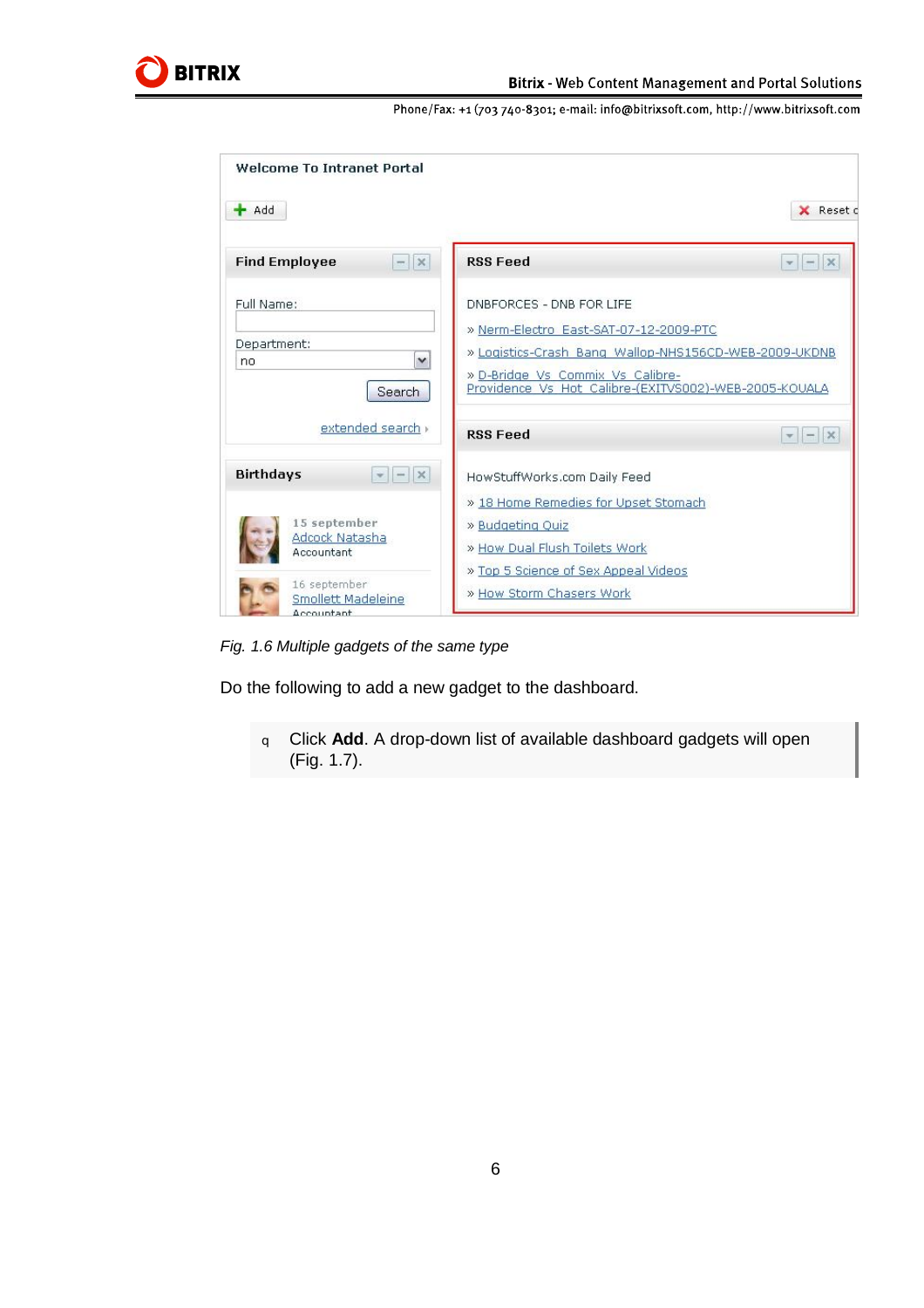

| Gadgets for most used personal tools |                                                                                        |
|--------------------------------------|----------------------------------------------------------------------------------------|
|                                      | ▶ 1y Tasks                                                                             |
|                                      | ue date is not assigned                                                                |
|                                      | <b>Company Events</b><br>Shows soonest events from the company calendar                |
|                                      | <b>Company Photo Gallery</b><br>Shows recently added photos in the company photo album |
| $\frac{1}{P}$                        | <b>Company's Life</b><br>Shows the news about the company's life                       |
|                                      | <b>Information</b><br>Company's advertisements                                         |
|                                      | Official Information<br>L)<br>Shows the official news, events and orders               |
|                                      | Video News<br>Company news on video                                                    |
|                                      |                                                                                        |

*Fig. 1.7 Adding a gadget to the dashboard* 

**Note:** The gadgets drop-down list is created using a special array specified in the component source code (**/bitrix/components/bitrix/desktop/component.php**).

q Select the required gadget. It will show in the left upper column.

To reposition the gadget, press the left mouse button on the gadget caption and move the gadget to the required location. In other words, move gadgets as if they were windows (Fig. 1.8).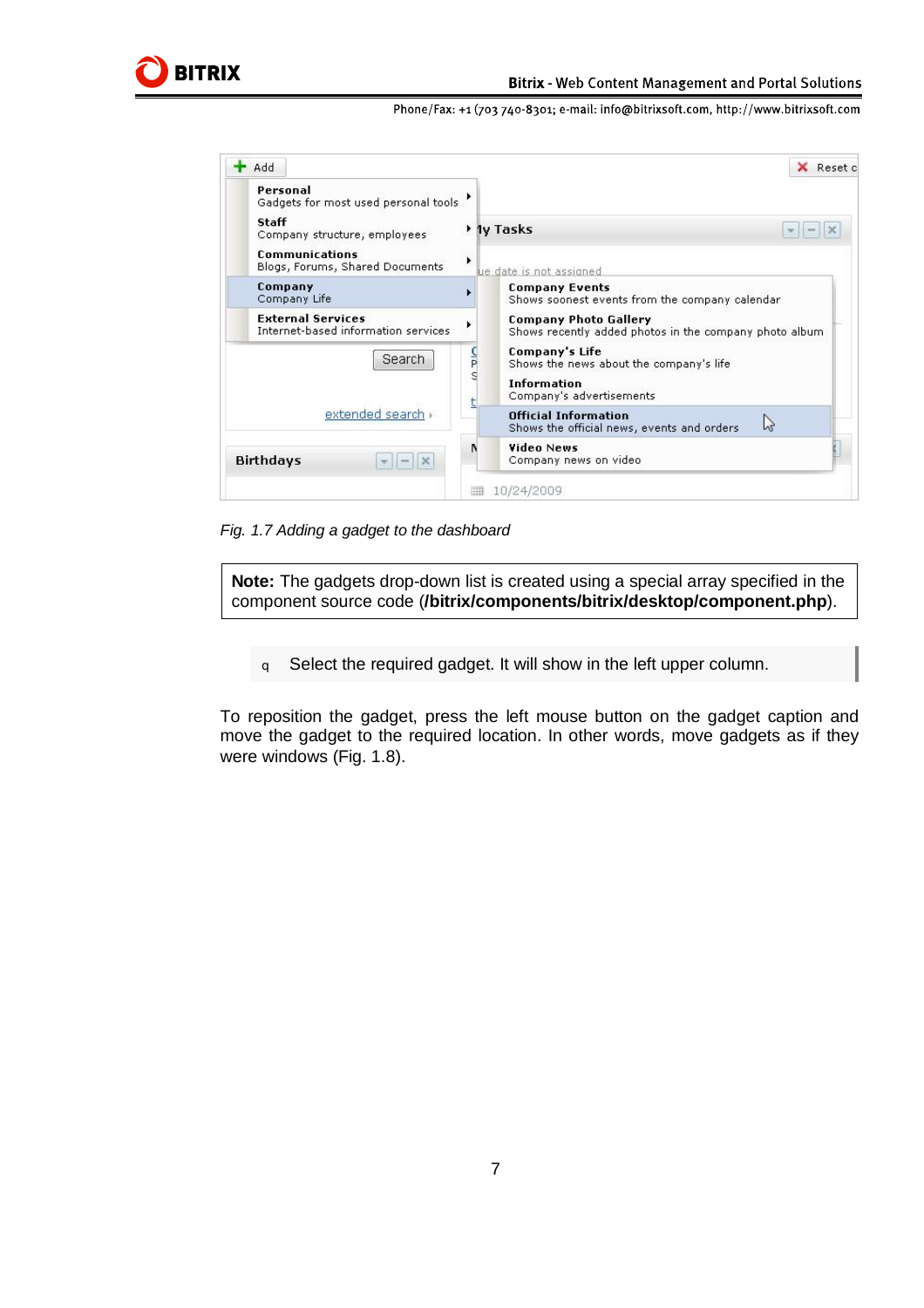

|               | My Tasks                                                         |
|---------------|------------------------------------------------------------------|
| Find Employee | Alue date is not assigned                                        |
| Full Name:    | Check global settings<br>Priority: Normal<br>Status: Not started |
| Department:   | due date is not assigned<br><b>Check for System Updates</b>      |
| no            | viority: Normal<br>Status: Not started                           |
|               | Search tasks I new task                                          |
|               | extended search Birthdays                                        |
| Who's Away    |                                                                  |
|               | 14 september                                                     |

*Fig. 1.8 Repositioning a gadget* 

To configure the gadget, click  $\lceil \cdot \rceil$ . The gadget parameter editor will open. The editor layout depends on the selected gadget.

| Note: $\le$ is unavailable if the gadget has no settings. |
|-----------------------------------------------------------|
|-----------------------------------------------------------|

Click  $\Box$  to minimize the gadget. Use  $\times$  to close the gadget (remove it from the page).

For users having the page write permission, the **Save as default settings** button is available. The button allows to make the dashboard default for all users who could not or did not have chance to configure it according to their needs.

If you have customized the dashboard but want to restore the default settings, click the **Reset current settings** button.

**Note:** If the **Allow all authorized users to manage their own Personal Dashboard** option is unchecked in the **Personal Dashboard** component settings, the portal users see this page without additional buttons; the page design is defined solely by the portal administrator.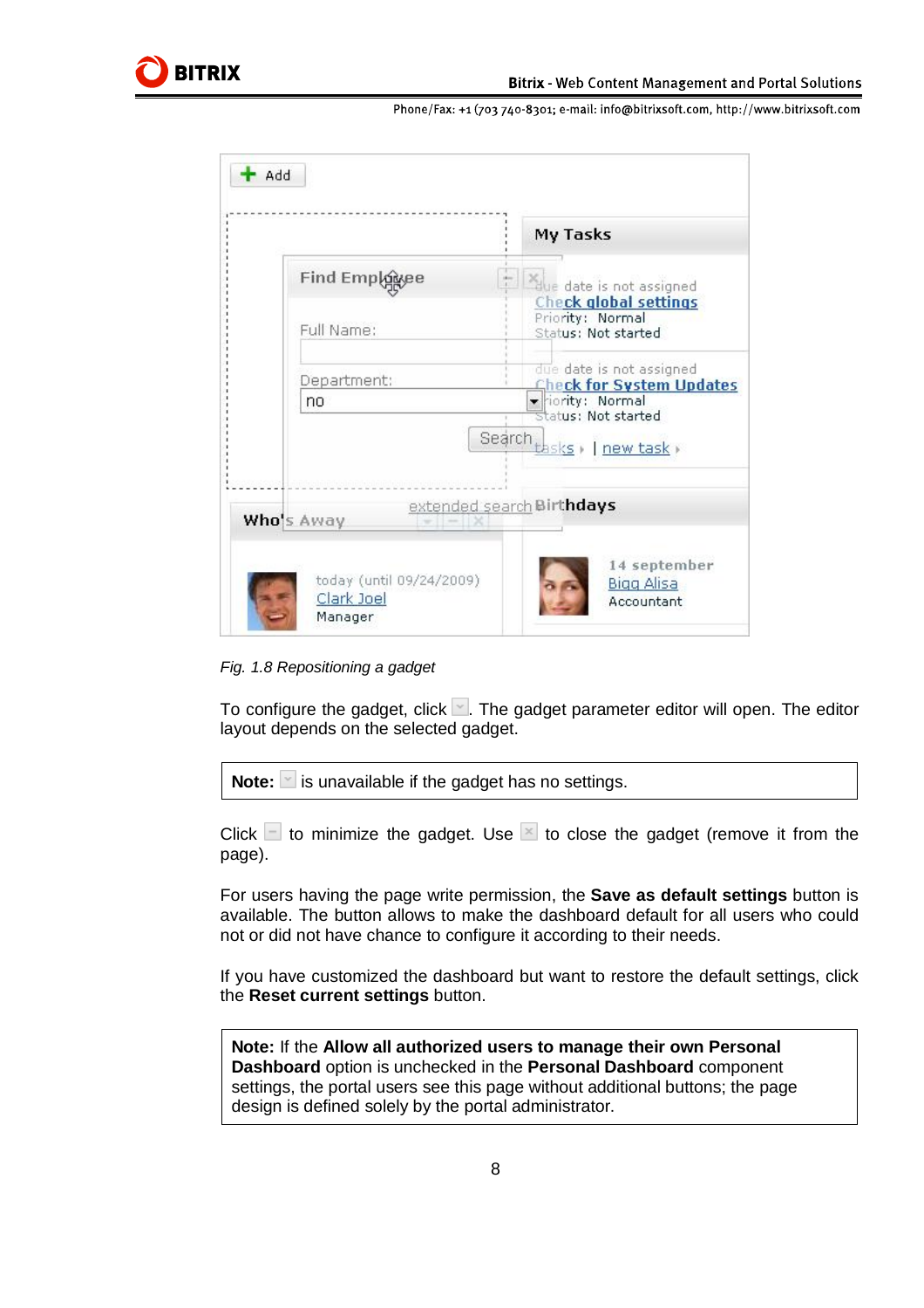

## **Customizing the Dashboard**

In order to modify the dashboard contents, copy and edit the **Personal Dashboard**  component template. Typically, it is sufficient to redefine the required site template styles in **template\_styles.css**. You will find the examples of such customization in Bitrix Intranet Portal 9.0; just try different templates and color themes (Fig. 1.9).

| <b>CO MAIN POTA</b><br>---                                                                      |                                                                                                                                                                                                                                                                                                                                                                                                                                                                                                                                                                                         | <b>THE CALL B</b><br>The shares the company's increasing the page | <b>ED NEBACTION</b><br>---                              |                                                                                                                                                                                                                                                                                                                                                                                                                                                                                                                                                    | <b>Carl Sec Let</b><br>Municipal di message conservation en part | ----                                                             |                                                                                                                                                                                                                                                                                                                                                                                                                                                                                                              |                                                       |
|-------------------------------------------------------------------------------------------------|-----------------------------------------------------------------------------------------------------------------------------------------------------------------------------------------------------------------------------------------------------------------------------------------------------------------------------------------------------------------------------------------------------------------------------------------------------------------------------------------------------------------------------------------------------------------------------------------|-------------------------------------------------------------------|---------------------------------------------------------|----------------------------------------------------------------------------------------------------------------------------------------------------------------------------------------------------------------------------------------------------------------------------------------------------------------------------------------------------------------------------------------------------------------------------------------------------------------------------------------------------------------------------------------------------|------------------------------------------------------------------|------------------------------------------------------------------|--------------------------------------------------------------------------------------------------------------------------------------------------------------------------------------------------------------------------------------------------------------------------------------------------------------------------------------------------------------------------------------------------------------------------------------------------------------------------------------------------------------|-------------------------------------------------------|
|                                                                                                 | first hopes formed distance formulate bodes that<br>______                                                                                                                                                                                                                                                                                                                                                                                                                                                                                                                              | 44.44                                                             |                                                         | bearing Systems (Mobiles Computation System Library                                                                                                                                                                                                                                                                                                                                                                                                                                                                                                |                                                                  |                                                                  | Interior: Regional Chickensin, International Chicken Edge                                                                                                                                                                                                                                                                                                                                                                                                                                                    | ---                                                   |
| <b>RAILED SCIENCESTER</b>                                                                       |                                                                                                                                                                                                                                                                                                                                                                                                                                                                                                                                                                                         |                                                                   | <b>Seminary To Art excited at</b>                       |                                                                                                                                                                                                                                                                                                                                                                                                                                                                                                                                                    |                                                                  | Secondario Tra Artistical Andrea                                 |                                                                                                                                                                                                                                                                                                                                                                                                                                                                                                              |                                                       |
|                                                                                                 |                                                                                                                                                                                                                                                                                                                                                                                                                                                                                                                                                                                         | A resourcement 1. M has a shall while                             | 8.46                                                    |                                                                                                                                                                                                                                                                                                                                                                                                                                                                                                                                                    | R. Grammation officials, 11 of Toyota A. Brank reflects          | 8.44                                                             |                                                                                                                                                                                                                                                                                                                                                                                                                                                                                                              | R. Grammermore Minds, 11 of Third at Atlantic Article |
|                                                                                                 | ---                                                                                                                                                                                                                                                                                                                                                                                                                                                                                                                                                                                     |                                                                   |                                                         |                                                                                                                                                                                                                                                                                                                                                                                                                                                                                                                                                    |                                                                  |                                                                  |                                                                                                                                                                                                                                                                                                                                                                                                                                                                                                              |                                                       |
| <b>CALLED</b><br>---<br>14.041                                                                  | <b>William Avenue Lewis</b><br>TV Hillmore and in become survive<br><b><i><u>START FOR THE CARD OF THE CARD OF THE CARD OF THE CARD OF THE CARD OF THE CARD OF THE CARD OF THE CARD OF THE CARD OF THE CARD OF THE CARD OF THE CARD OF THE CARD OF THE CARD OF THE CARD OF THE CARD OF THE CARD OF THE C</u></i></b><br>-----<br>IT EATED TELM contain instead deposits of<br>complete investments and a<br>and will be conclusively as the state or sup-<br>at her district processing<br><b>Contractor</b><br>Total Indiana at<br>(114 to 14 Street Greenwood to 14<br><b>STARTED</b> |                                                                   | -----<br>---------                                      | $-25000$<br><b>ENR OLE RENG LINTER</b><br>The transport of the Company's state to an excess a string on<br><b>Contractor</b><br><b>CASE LA SEC</b><br>a campaign and the state of the state of the state of the state of the state of the state of the state of the<br>presente e regioni dos sis passoso questo<br>a cartash, an original rates, consider constraints on<br>a carrier de la producta de circular el contenir el contenir el co<br><b>CALIFORNIA</b><br>-----<br>ANTIQUE IS the company's develop side with thin to<br>$2.1 - 2.1$ |                                                                  | <b>ALCOHOL: AND ARRESTS AND RESIDENTS</b>                        | <b>CARL AND A REPORTED</b><br>TWO AT 11 IN 13 Line rate is good a come a<br><b>CONTRACTOR</b><br><b>Contract Contract</b><br><b>CARS CARRIER</b><br>N. F.C., All a services and intermediate developes as<br>presented a committee data alla producto della<br>a cartailly according to the control of constraints of<br>promises do no alta Antaliana en mulgaralada unidas el<br>Chair at minimage<br>and a state of the local distance<br>I Kenturing - Roommerson develop standard de au-<br>$1.1 - 1.1$ | <b>Portfolio</b><br><b>COLOR</b>                      |
| Links around Accords for<br>Allen Street<br><b><i><u>PERSONAL BRAND</u></i></b><br><b>STATE</b> | <b>STATE AND A PROPERTY</b><br>At class avoid in his momen-<br>a demand that continuously<br>and the first party<br><b>FRANCISCO PARADONIAL</b><br>and exchange from a significant processing a control of<br>and in which we want and continued                                                                                                                                                                                                                                                                                                                                        | "Art mercantus and                                                | <b>ATTN: ALT 18 YOU</b><br><b>Analytical statistics</b> | <b>Antium Santa</b><br>THAT I AT MUST BE LAN COMMUNI-<br>and the cities dealership and<br><b>Business Company</b><br><b>All the Charles of American Con-</b><br>THE R. P. LEWIS CO., LANSING, MICH. 49-14039-1-120-2<br>a carried and an announce                                                                                                                                                                                                                                                                                                  | Charles of the American<br><b>STATE</b><br>Chicago III           | <b>ARRESTS AT REAL</b><br><b>Window</b><br><b>STARTED STARTS</b> | Links Stewart<br>THAT I AT AFUR \$7,000 COUNTY<br>profit to the first contract and<br>---<br>Today of the California design entrance and a real-                                                                                                                                                                                                                                                                                                                                                             | <b>SALES PROD</b>                                     |

*Fig. 1.9 The Portal design templates* 

Furthermore, you can take advantage of the new features to modify the portal design template: just click **Configuration Wizard** (Fig. 1.10) on the control panel toolbar.



*Fig. 1.10 A button to run the portal design wizard*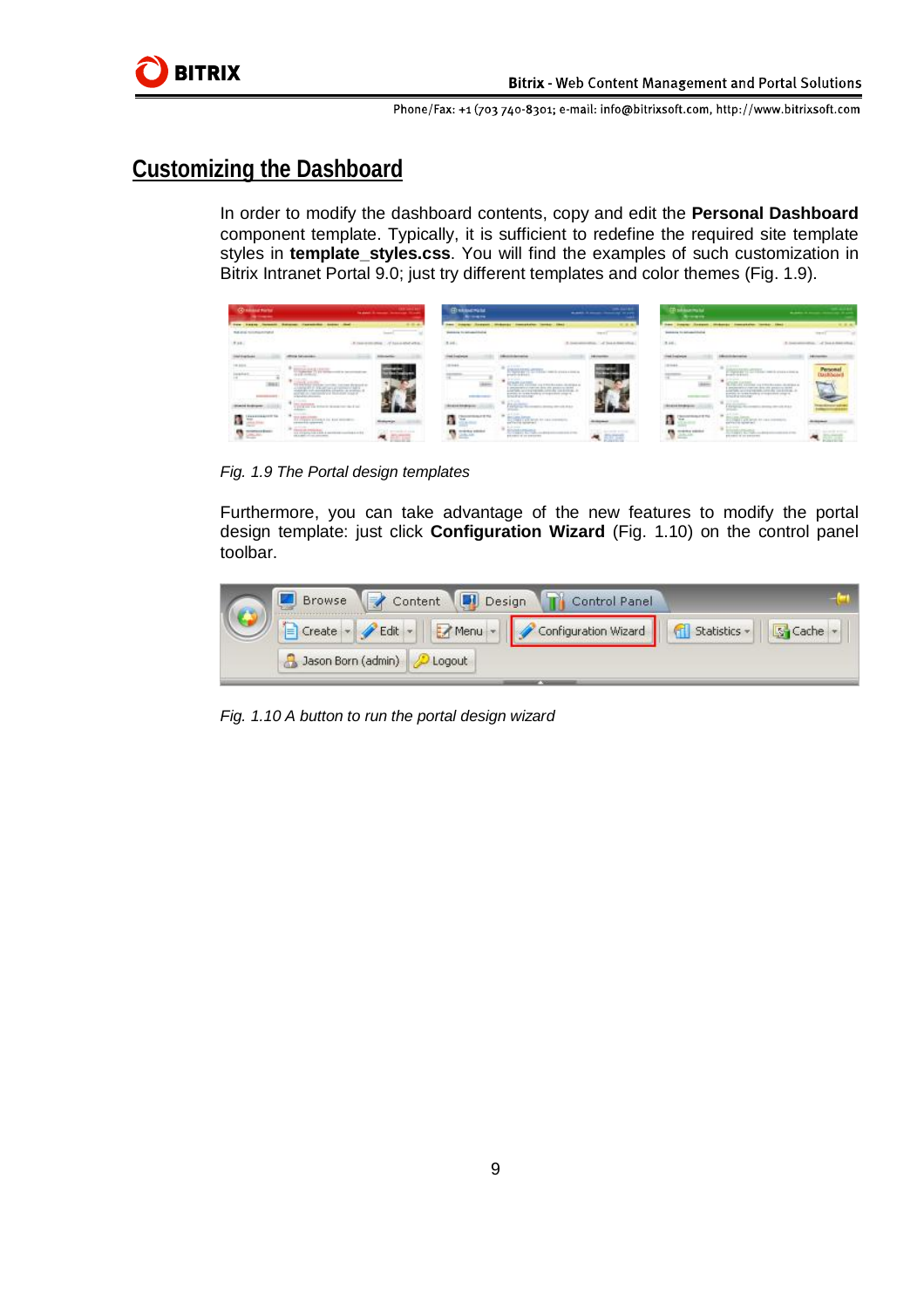

# **Chapter 2. The Gadgets**

From the point of implementation view, gadgets are similar to components; most gadgets are based on components, however there are differences.

### **Location and Naming Convention**

All gadgets are located in **/bitrix/gadgets/**. The system gadgets reside in **/bitrix/gadgets/bitrix/**. The files in this folder are updated by the system and thus must not be edited by users.

A gadget is identified by the folder name. The gadget namespace uses the following naming algorithm: first, the gadgets in the **bitrix** folder are enumerated; then come the gadgets from the other folders. All the collected gadgets are merged: if a latest found gadget was defined in the **bitrix** folder, it replaces the latter. Thus, the system gadgets can be redefined and even removed from the list of available gadgets.

### **The Gadget Folder Structure**

The gadget folder has the following mandatory items.

§ **.description.php** - the description file. Defines an array of the following structure:

```
$arDescription = Array( 
       "NAME"=>"The name", 
       "DESCRIPTION"=>"The description", 
       "GROUP"=> Array("ID"=>"target section: personal, employees, 
communications, company, services, other"), //(Fig. 1.7) 
    );
```
§ **.parameters.php** – a file containing the gadget parameters. There exist two parameter groups: the parameters editable by the administrator and those editable by users. The code below is an example of the file: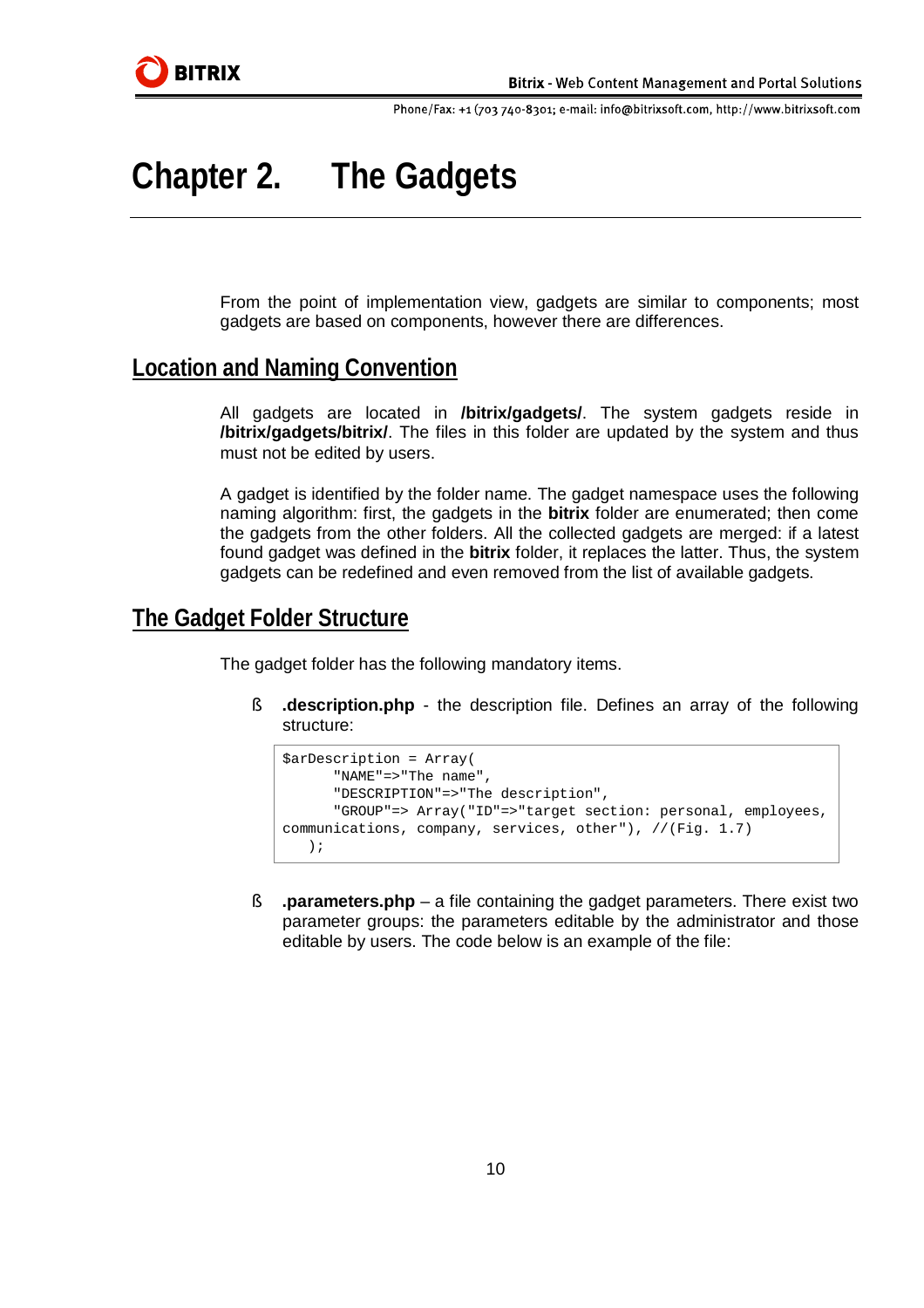```
$arParameters = Array( 
       "PARAMETERS"=> Array( 
           "CACHE_TIME" => array( 
              "NAME" => "Cache lifetime, sec (0-don't cache)", 
              "TYPE" => "STRING", 
              "DEFAULT" => "3600" 
              ), 
       ), 
       "USER_PARAMETERS"=> Array( 
           "CITY"=>Array( 
              "NAME" => "City", 
              "TYPE" => "LIST", 
              "MULTIPLE" => "N", 
              "DEFAULT" => "c213", 
              "VALUES"=>$arCity, 
          ), 
       ), 
    );
```
- § the **lang** folder used for localization of the gadget strings; the localization files are included automatically.
- § **index.php** the gadget code.

The gadget code is a common PHP script which renders the gadget HTML. The following variables are available in the PHP script:

- § **\$arGadgetParams** contains all the gadget settings, i.e. all the values of **PARAMETERS** and **USER\_PARAMETERS** from **.parameters.php**.
- § the required component call parameters and the two additional array elements: **PERMISSION** – gadget access permissions (R|W) and **UPD\_URL** – the path to the current page for use with POST.
- § **\$arGadget** array:

**ID** => the gadget unique symbolic code (multiple gadgets of the same type can co-exist on a page, but they must have different codes),

**GADGET\_ID** => the gadget ID,

**NAME** => the gadget name,

**DESCRIPTION** => the gadget description,

**PATH** => the full path to the gadget folder,

**TITLE** => the gadget window title (can be redefined in the gadget script), the default value is **\$arGadget["NAME"]**,

**SETTINGS** => same as **\$arGadgetParams**,

**HIDE** => defines if the gadget is minimized (Y|N),

**USERDATA** => an array containing arbitrary parameters. The array contents is automatically saved whenever the script modifies the array. If you want to redirect back to this page, specify **\$arGadget["FORCE\_REDIRECT"]=true**.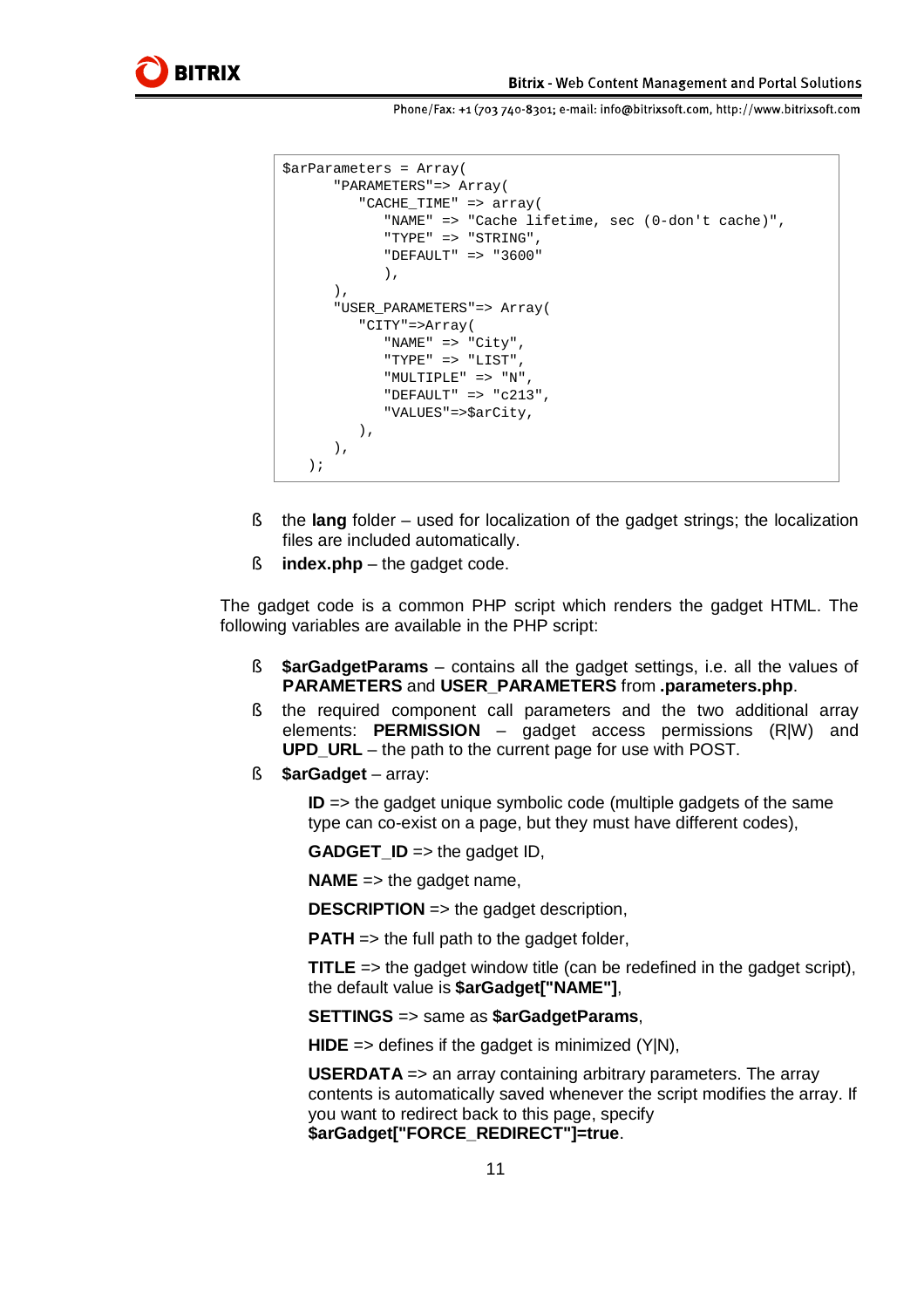

# **Creating a Sample Gadget**

Let us create a simple **Hello!** gadget to welcome users and show them how many times the gadget has been shown.

| $\Box$ bitrix         |
|-----------------------|
| $\Box$ admin          |
| ⊡ Cache               |
| <b>E</b> □ components |
| $\Box$ gadgets        |
| $\Box$ bitrix         |
| ⊟ i⊟ demo             |
| nello<br>$\cdot$      |

*Fig. 2.1 The gadget folder* 

Create the gadget files:

### **.description.php**:

```
<? 
if (!defined("B_PROLOG_INCLUDED") || 
B_PROLOG_INCLUDED!==true)die(); 
$arDescription = Array( 
       "NAME"=>"Hello!", 
       "DESCRIPTION"=>"Greeting Gadget", 
       "GROUP"=> Array("ID"=>"services"), 
    ); 
?>
```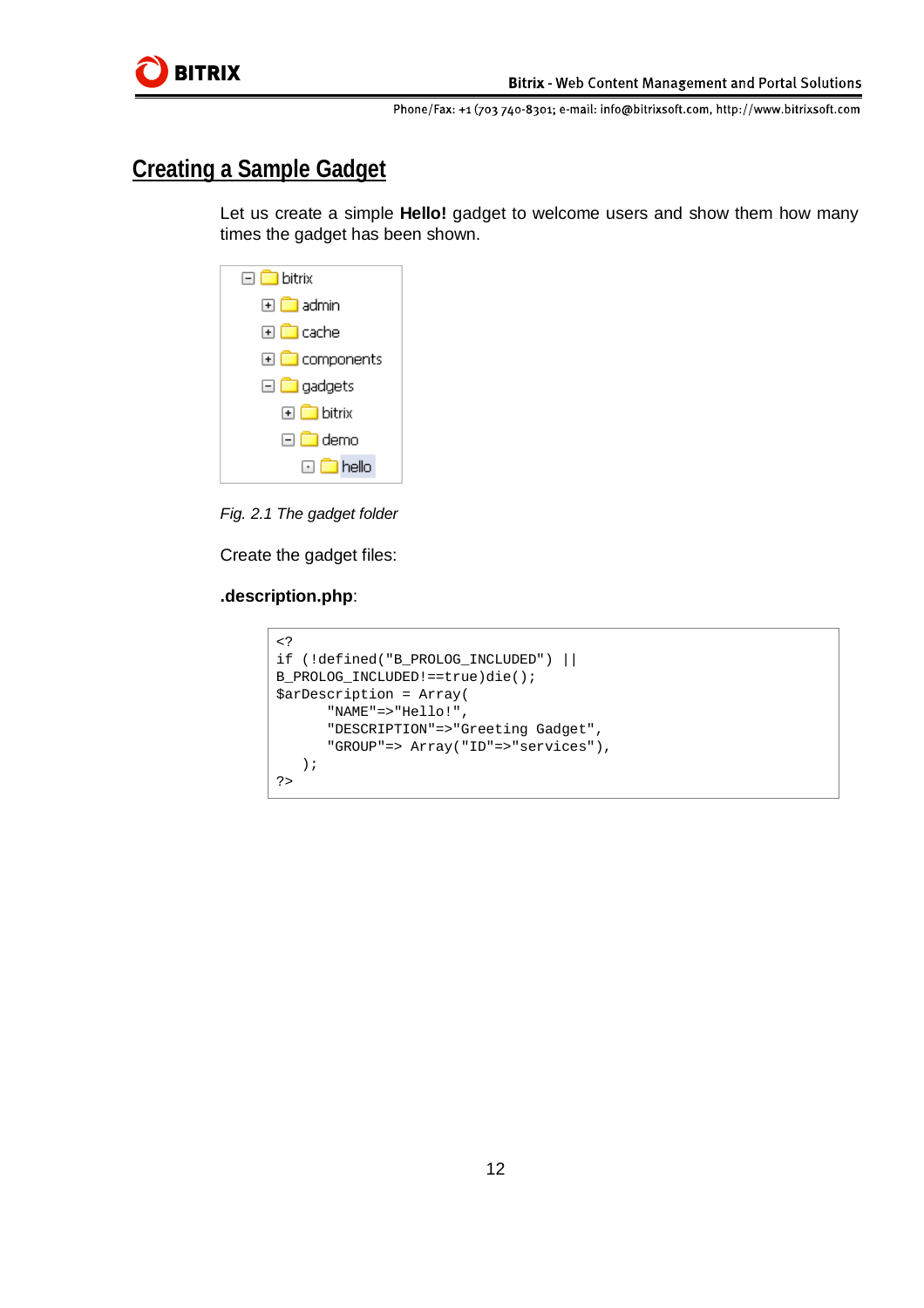

#### **.parameters.php**:

```
<? 
if (!defined("B_PROLOG_INCLUDED") || 
B_PROLOG_INCLUDED!==true)die();
$arParameters = Array( 
       "PARAMETERS"=> Array( 
           "TEXT_MSG"=> Array( 
              "NAME" => "Welcome text", 
              "TYPE" => "STRING", 
              "DEFAULT" => "Hello, #NAME#! You've seen me #CNT# 
times.", 
           ), ), 
        "USER_PARAMETERS" => Array( 
           "TEXT_NAME"=> Array( 
              "NAME" => "Name", 
              "TYPE" => "STRING", 
              "DEFAULT" => "friend", 
           ),),); 
?>
```
the gadget executable code: **index.php**:

```
<? 
if (!defined("B_PROLOG_INCLUDED") || 
B_PROLOG_INCLUDED!==true)die();
// initialize 
$arGadgetParams["TEXT_MSG"] = 
(isset($arGadgetParams["TEXT_MSG"])?$arGadgetParams["TEXT_MSG"]:" 
Hello, #NAME#! You've seen me #CNT# times."); 
$arGadgetParams["TEXT_NAME"] = 
(isset($arGadgetParams["TEXT_NAME"])?$arGadgetParams["TEXT_NAME"]:
"friend"); 
$arGadget["USERDATA"]["CNT"] = 
intval($arGadget["USERDATA"]["CNT"]); 
$arGadget["USERDATA"]["CNT"]++; 
$arGadget["TITLE"] = "Hello, 
".htmlspecialchars($arGadgetParams["TEXT_NAME"])."!"; 
$MSG = $arGadgetParams["TEXT_MSG"]; 
$MSG = str_replace("#NAME#", $arGadgetParams["TEXT_NAME"], $MSG); 
$MSG = str_replace("#CNT#", $arGadget["USERDATA"]["CNT"], $MSG); 
?> 
<p><?=htmlspecialchars($MSG);?></p>
```
As a result, the gadget we have created has been added to the list of available dashboard gadgets (Fig. 2.2):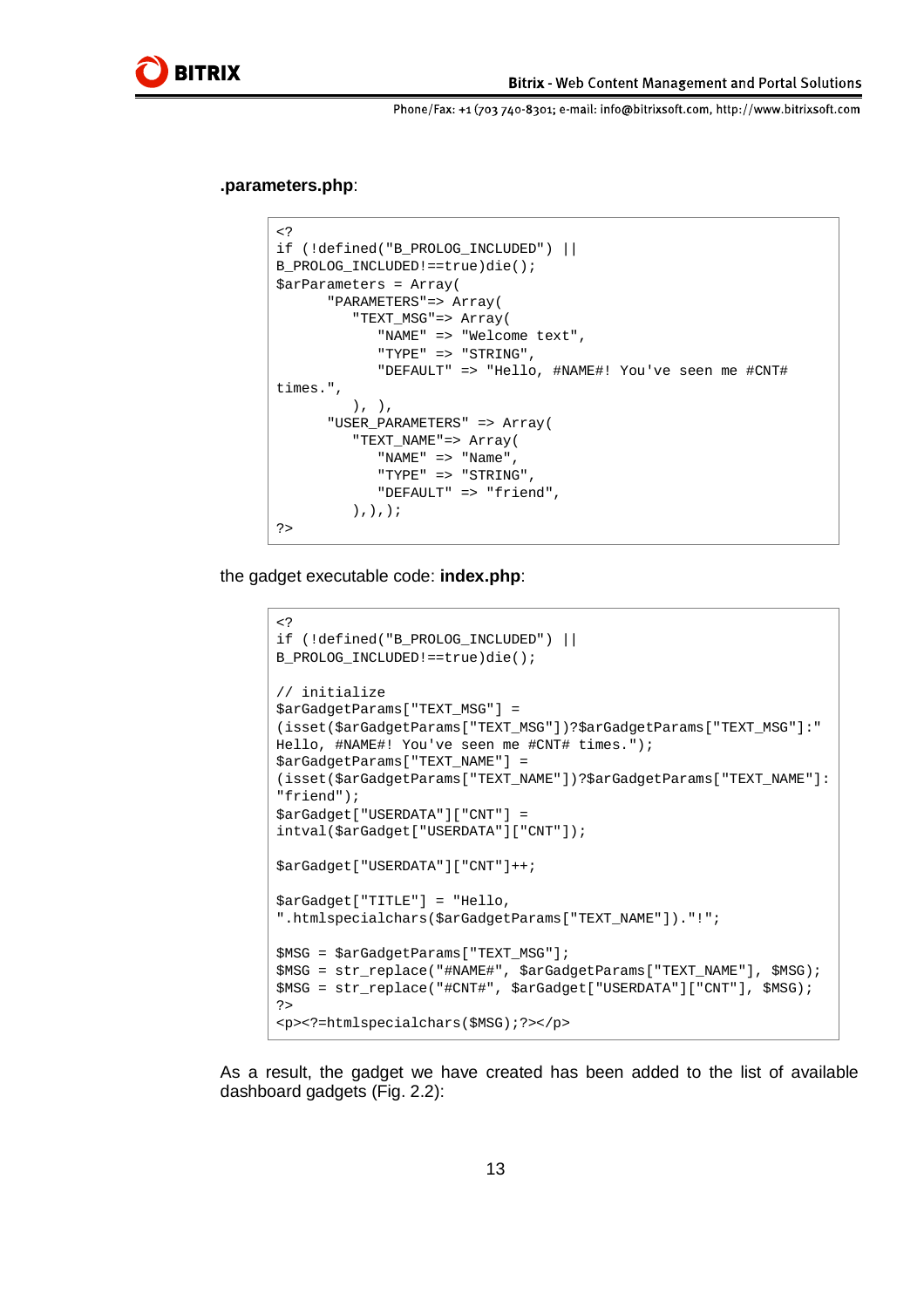

| Personal<br>Gadgets for most used personal tools                                    |   |                                                                     |               |
|-------------------------------------------------------------------------------------|---|---------------------------------------------------------------------|---------------|
| Staff<br>Company structure, employees                                               |   | ▶ 1y Tasks                                                          | $\frac{1}{2}$ |
| <b>Communications</b><br>Blogs, Forums, Shared Documents<br>Company<br>Company Life | r | ue date is not assigned<br>heck global settings<br>riority: Normal  |               |
| <b>External Services</b><br>Internet-based information services                     |   | <b>Google Gadgets</b><br>Google Gadgets For Your Personal Dashboard |               |
| Search                                                                              | È | Hello!<br>hì<br>Greeting Gadget                                     |               |
|                                                                                     | s | <b>RSS Feed</b><br>RSS news feed                                    |               |
| extended search                                                                     |   | <b>Birthdays</b>                                                    |               |

*Fig. 2.2 The created gadget* 

Add it to the dashboard (Fig. 2.3):

| Hello, friend!                            | $\vert \mathbf{v} \vert$ $\vert - \vert \vert \mathbf{x} \vert$ |
|-------------------------------------------|-----------------------------------------------------------------|
| Hello, friend! You've seen me 1<br>times. |                                                                 |

*Fig. 2.3 The Welcome gadget* 

Since we have specified user configurable settings (see **.parameters.php**), we can modify the user name (Fig. 2.4):

| Hello, friend!                         | $-1$ |
|----------------------------------------|------|
| Name:<br>Jason<br>∣-Cancel<br>OK.      |      |
| Hello, friend! You've seen me 4 times. |      |

*Fig. 2.4 The gadget settings* 

After you click OK, the gadget will have the following appearance (Fig. 2.5):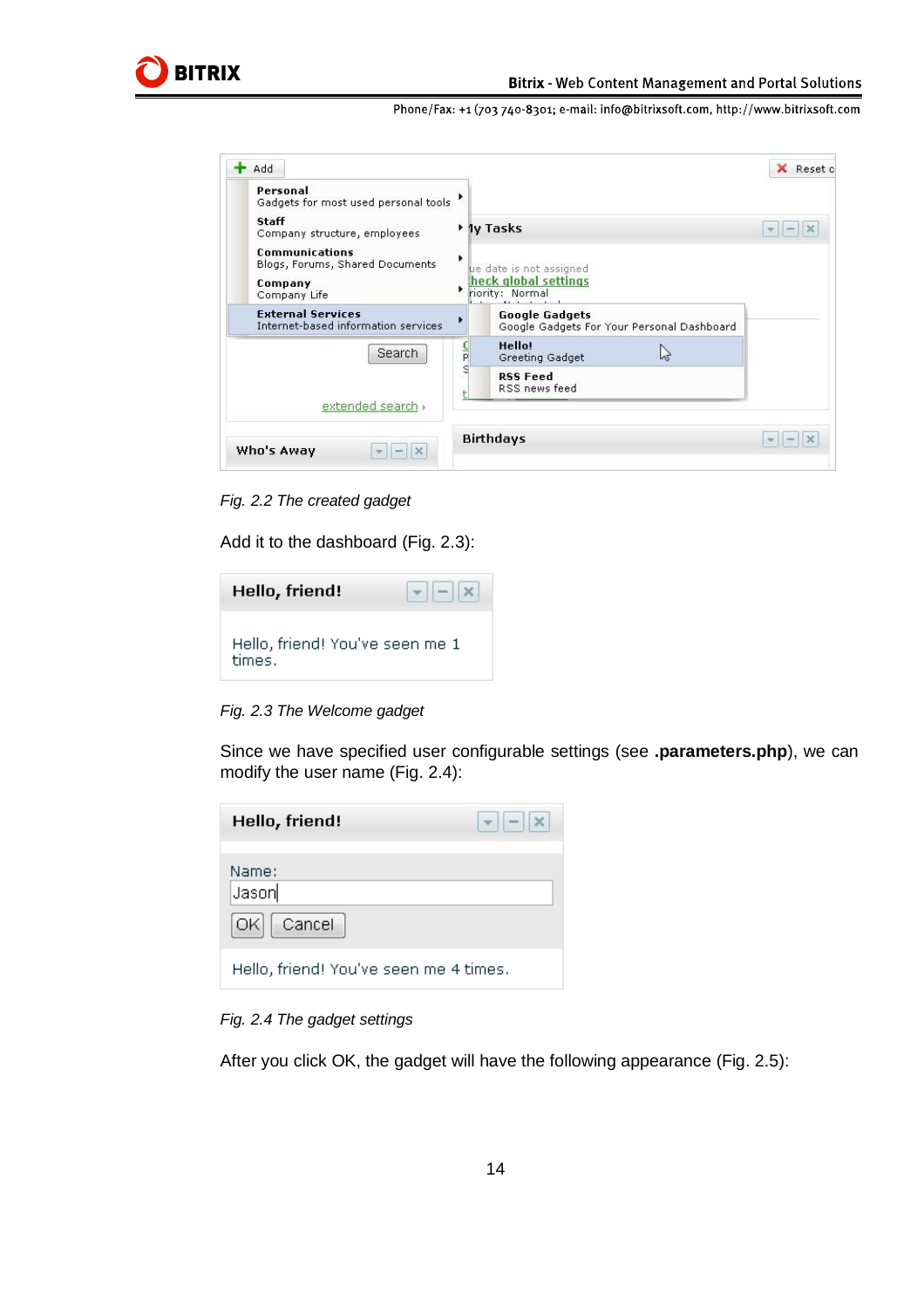



*Fig. 2.5 The gadget after configuration*